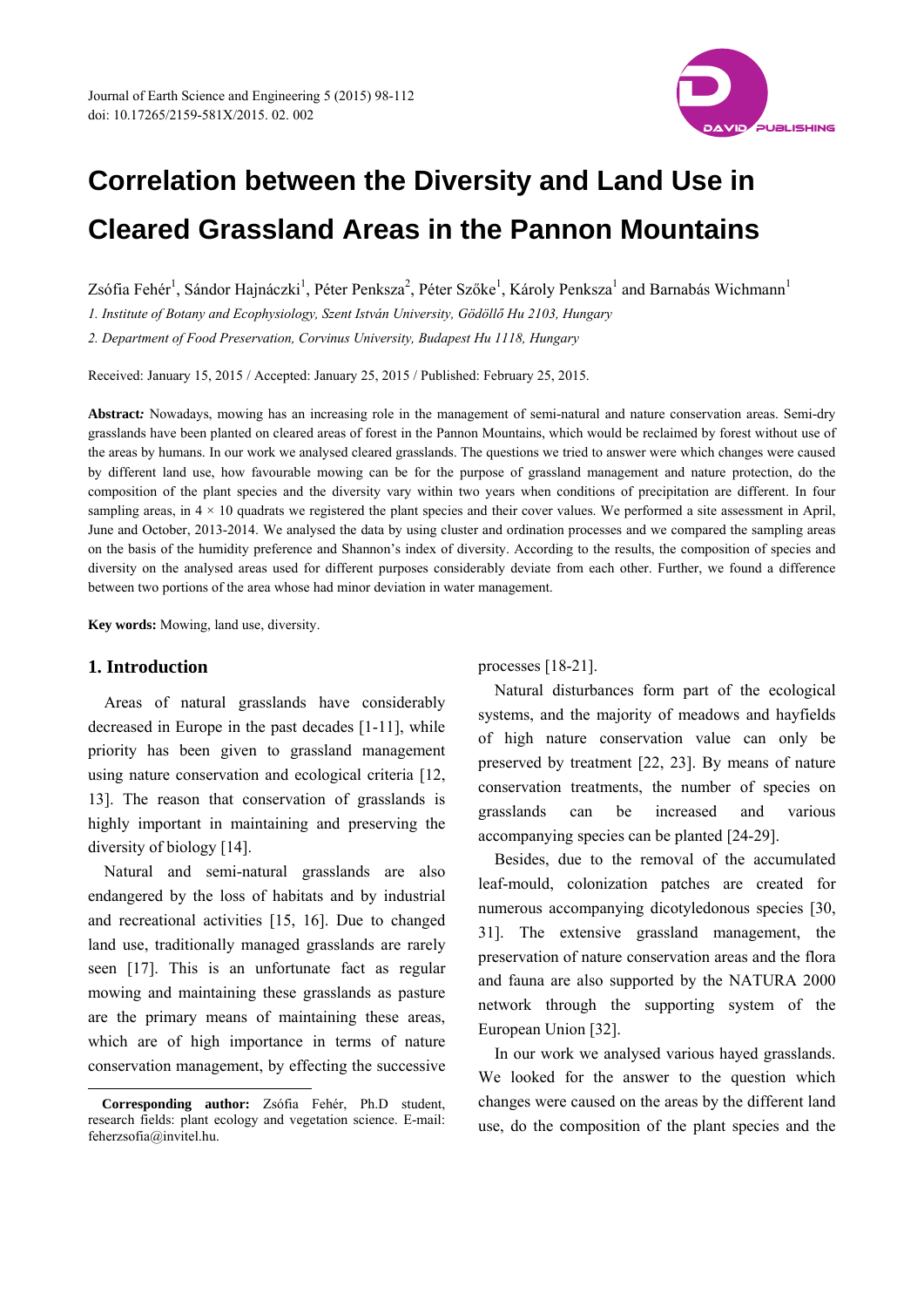diversity vary within two years when conditions of precipitation are different.

## **2. Materials and Methods**

#### *2.1 The Surveyed Area*

The surveyed area is situated in the Carpathian basin, in the Northern region of Hungary, within the countryside Mount Cserhát and in the small region of Kosd hills (Fig. 1) [33]. The area was once characterised by Aceri tatarici-Quercetum roboris, Quercetalia cerris (in patches), and Salvio nemorosae-Festucetum rupicolae (in smaller patches). The meadow "Gyadai" is situated at the Northern end of Mount Naszály forming a part of the Kosd hills in the valley of the stream "Lósi", this is where our surveys were carried out.

The meadow "Gyadai" was created by cutting down the forest areas around the stream "Lósi". The largest plant communities of the meadow "Gyadai" are the meadows of Pastinaco-Arrhenatheretum and Alopecuro-Arrhenatheretum, the forest steppes and the semi-dry cleared grasslands. The meadow "Gyadai" is characterized by remnant trees, which provide shade for animals on hot days. The meadow "Gyadai" also accommodates some plant species of Carici pilosae-Carpinetum next to it [34, 35]. The meadow is preserved by human activities (by landscaping), otherwise the entire area might be reclaimed by forest.

#### *2.2 The Sampling Method*

Before defining the sampling areas on the meadow "Gyadai", we made repeated visits to the site during a period of five years (3-4 times each year), when we assigned 4 parts of the grassland that were mowed regularly. We paid special attention to the areas where pressure from tourism was greater, owing to organised activities.

We used military and topographic maps as well as aerial photos to follow the changes in the history of the areas, and we also analysed detailed descriptions, written by local historical sources [36]. Based on these we established that along the stream, on the meadow "Gyadai", there was only a narrow zone of grassland (at the end of the 18th century), which was extended by the mid 19th century. From this time only minor changes of land use were carried out in the meadow. From the nineteen nineties, little patches of farmland could be seen in the area.

On the meadow "Gyadai", we assigned four sampling areas based on the records, the documents and maps and the experiences gained at the site. The four sampling areas are characterized as mowed grasslands, however due to the increasing number of visitors, the areas are more or less effected, or they may deviate from each other in the history of the landcape or in the water management parameters. The areas were mowed twice a year (in mid July and August). Random sampling was performed by quadrat



**Fig. 1 Geographic situation of the surveyed area (K1-K4 = four sampling areas).**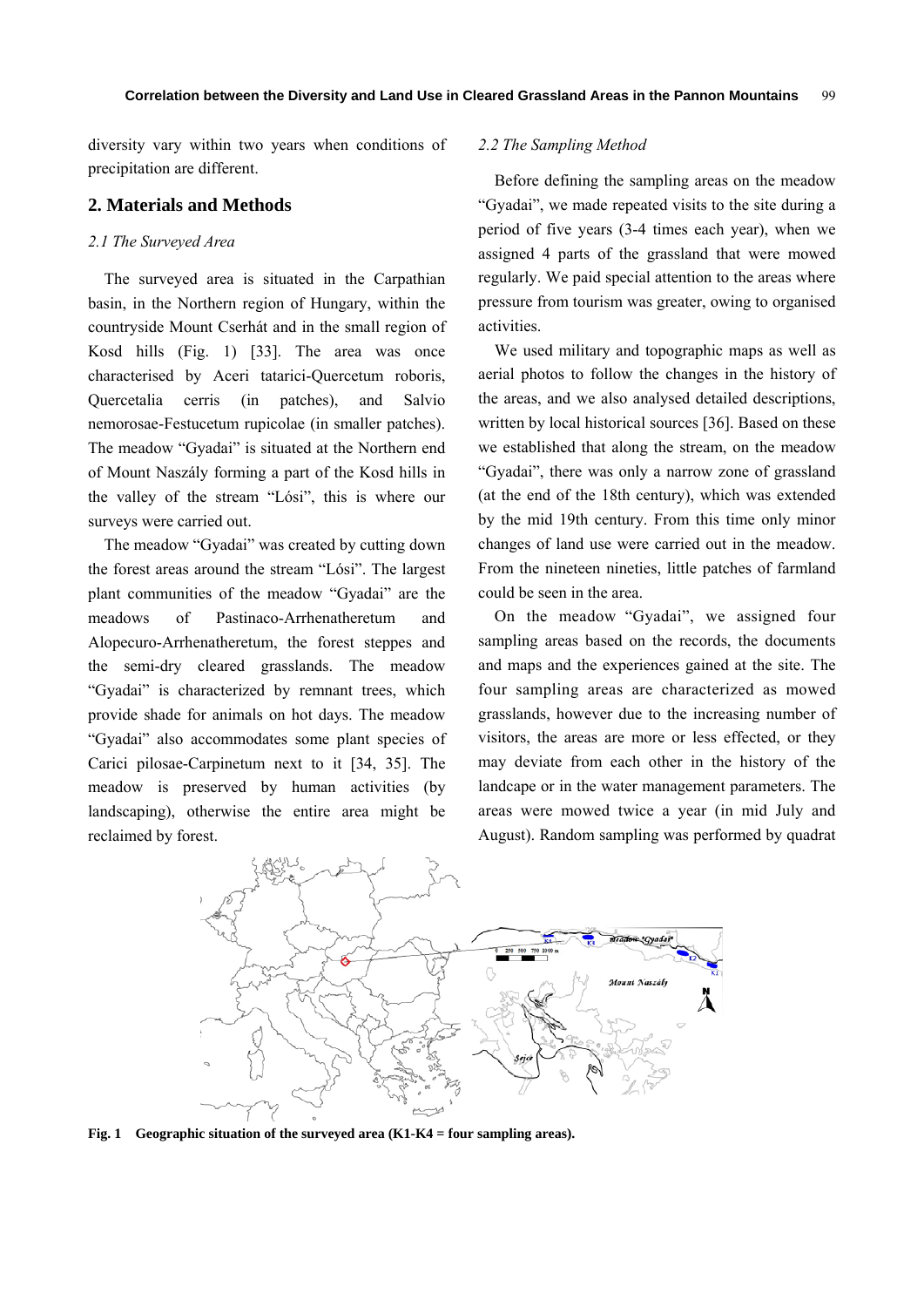assignment preceeding the on-site sampling. The sampling points were assigned based on a rectangular grid projected on the area, which were slightly altered by on-site corrections to avoid the quadrats falling on roads, bushes, wild boar diggings, or mud flows. Due to the random samplings it may have occurred that a quadrat had been assigned on slightly disturbed patches. We assigned a total of forty quadrats of  $2 \times 2$ m for the coenological sampling so that 10 quadrats were assigned to each portion of the area. The quadrats with sampling codes 1-10 were assigned at a distance of approximately 2 kms (at the possible maximum distance) from the nearby tourist information centre. Access to the area is difficult due to forest and bush areas. It cannot be accessed by car through the nearby forest, because the local forest management company has banned access to the forest road. We assigned the quadrats with sampling codes 11-20 in the area next to the above described area. In this case, however, we assumed that this area may be a dryer mowed grassland. The quadrats with sampling codes 21-30 are located in the part of the grassland near to the village "Katalinpuszta", which is a popular tourist destination with a tourist route. This part of the grassland is regularly visited by tourists. At weekends thousands of people visit the area. In 2-3 weeks, during the main plant reproduction and growth period programs are organized where 50-100 people take part, or school children play games. If there are no organised activities, people use this portion of the mowed grassland for picknicking. We assigned quadrats with sampling codes 31-40 to be located at the beginning of the grassland, which is next to the tourist information centre. Due to its marginal conditions, this part of the grassland is not visited by tourists. The tourist route is from the tourist information centre through the forest and is next to this part of the grassland at the edge of the forest (where the slope is rising). This route is bordered by the grassland along a relatively narrow zone. The forest surrounds the narrow part of the meadow there.

Tourists typically do not leave the road to visit this side of the meadow, this is especially true for the large groups of school children, because they walk in pairs on the road under the supervision of adults until they reach the wide, open-air area mentioned above, that is the location of organised activities. It is assumed that there was a forest area in this part of the grassland 230 years ago. The sampling points were assigned three times in both surveying years. The sampling activities were carried out in the same weeks and months (April, June and October) of 2013 and 2014. We assigned the quadrats at the site by using a Garmin Dakota 20, GPS, and during further samplings we searched the fixed sample quadrats with a GPS. During sampling we recorded the time, exposure, the altitude, and the names of species according to the records produced by Király et al. [37, 38], and thus we produced an estimate of the cover values. We identified the phytocoenosis according to the literature published by Borhidi [39].

## *2.3 Data Assessment*

We summarized the data of the coenologic sampling in an excel table, to which we also assigned the attributes of the database "Flóra". The data recorded in the four different sampling points were analysed for their humidity preferences [40]. The nature conservation value of some individual species of high importance covered in later analysis was also stipulated on the basis of the database "Flóra". We calculated the Shannon' diversity indexes for all the quadrats of the entire database, covering all sampling dates. We calculated the averages of the diversity indexes for each portion of area as per the date and year of sampling. Based on the average quadrat records of the portions of areas assessed on the largest covers of the relevant quadrats, we defined the dominant plant species also for each portion of the area. We regarded as plant species those species whose estimated cover exceeded 8% as per the averaged quadrats as dominant. In order to present the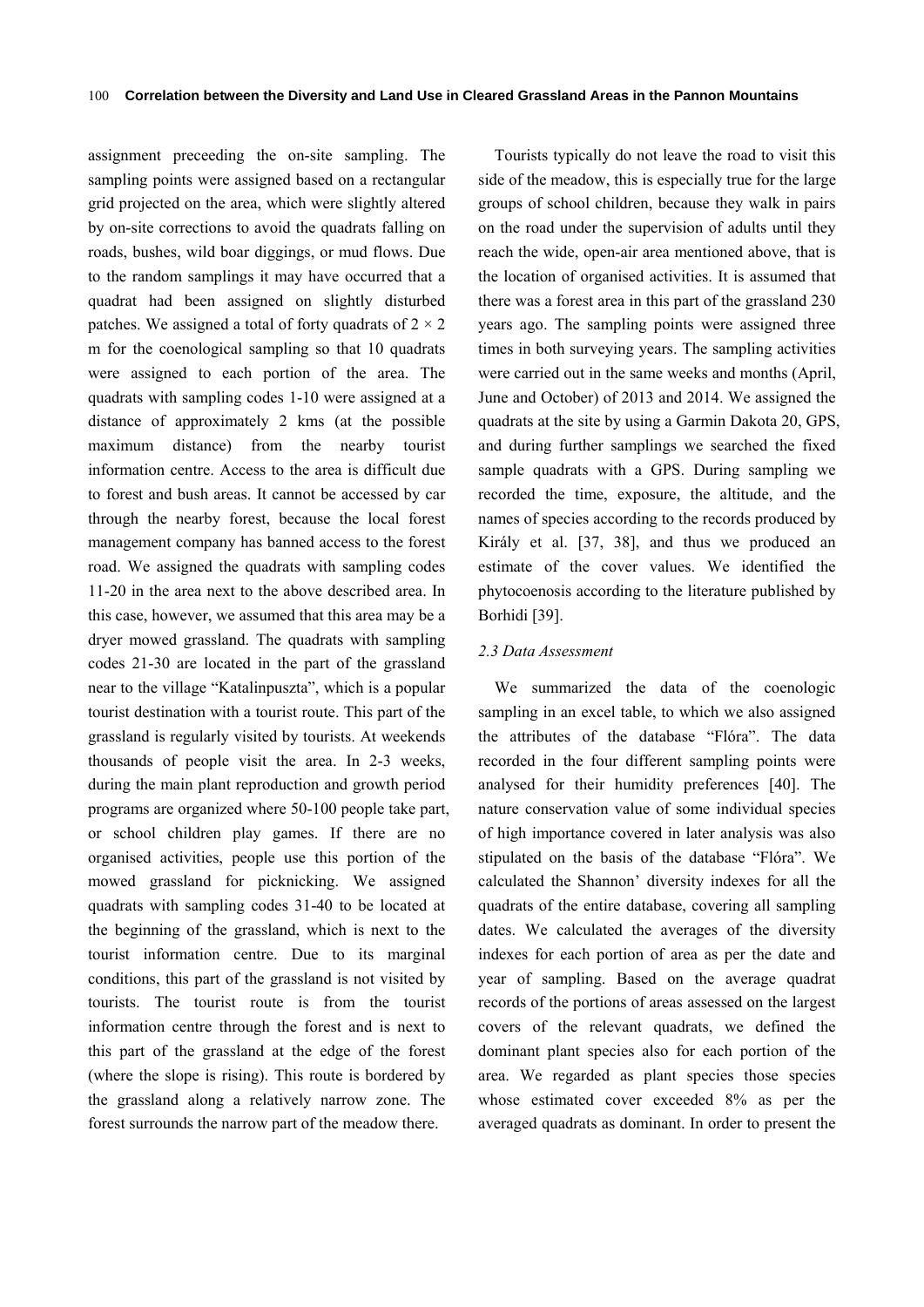similarities and differences between the sampling points, we used the cluster analysis generated by the Bray-Curtis matrix, and the ordination process [41]. We conducted all analysis using the program R 3.02. For the purposes of data management and application, we combined the data of each species recorded in fixed quadrats, and if one of the species was found simultaneously in several various sampling points during one year, we considered the highest cover value for the calculations. We used this method of simplification instead of the averaging method, because using the averaging method, the determinant dissimilarities and the higher average cover values of the portions of areas might have disappeared. Further, this method was the best one to conform with our sampling method.

## **3. Results and Discussion**

Based on the dendrogram drawn up for 2013, the

area located at the beginning of the grassland (31a-40a) is strongly separated within the mowed grasslands (Fig. 2). By comparing the dendrogram with the sampling cover values, it is evident that Potentilla alba is primary and highly dominant in the above mentioned portion of the grassland. Besides, the covers of Bromus erectus, Festuca rupicola and Trisetum flavescens are considerable. The sampling quadrats (21a-30a) represent a well isolated group of species with connections to each other at low levels whose locations are often visited by tourists and where public programs are often organised. In this portion of the grassland, the primary dominant plant species is Bromus erectus whose cover is very extensive, and the secondary-dominant species are Festuca rupicola and Filipendula vulgaris. We deemed dominant plant species to be the one whose cover exceeded 8% estimated by an on-site assessment (Table 1).



#### **Fig. 2 Dendrogram of the sampling quadrats, 2013.**

Legend: 1-10 wetter mowed meadow in the direction of Ősagárd; 11-20 dryer mowed meadow in the direction of Ősagárd; 21-30 mowed and tourist visited meadow 31-40 mowed meadow, which used to be forest; a: 2013.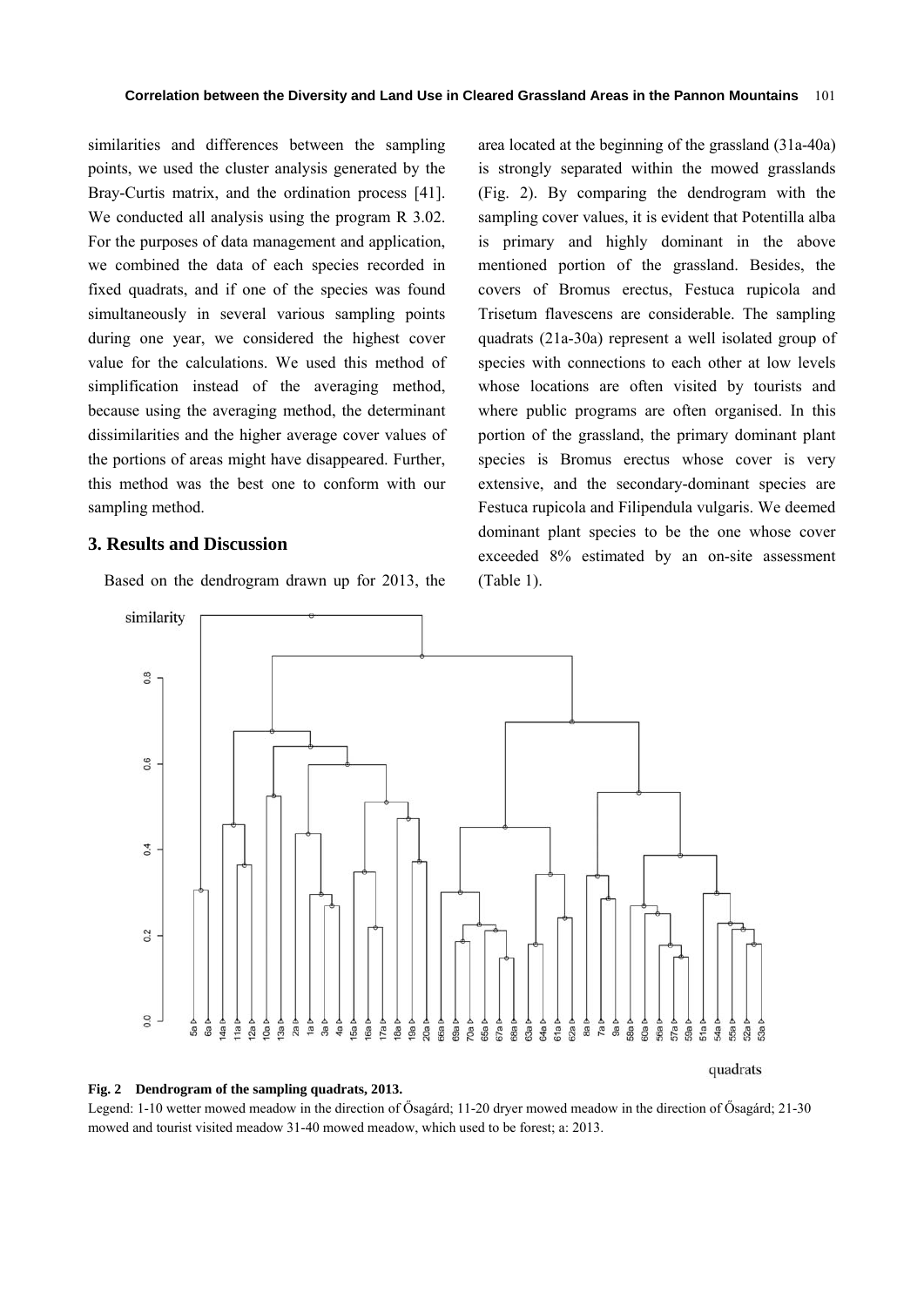| K1                       |                 | K2                      |                        | K3                       |                          | K4                  |                 |
|--------------------------|-----------------|-------------------------|------------------------|--------------------------|--------------------------|---------------------|-----------------|
| Plant species            | Cover<br>$(\%)$ | Plant species           | Cover<br>$\frac{1}{2}$ | Plant species            | Cover<br>$(\%)$          | Plant species       | Cover<br>$(\%)$ |
| Bromus erectus           | 16.9            | Festuca valesiaca       | 16.1                   | Bromus erectus           | 46.8                     | Potentilla alba     | 30.5            |
| Galium verum             | 9.4             | Festuca rupicola        | 13                     | Festuca rupicola         | 8.2                      | Bromus erectus      | 16.6            |
| Festuca valesiaca        | 9.3             | Galium verum            | 12.1                   | Filipendula vulgaris     | 8.1                      | Trisetum flavescens | 12              |
| $\overline{\phantom{a}}$ |                 | Alopecurus<br>pratensis | 9.7                    | $\overline{\phantom{0}}$ | $\overline{\phantom{a}}$ | Festuca rupicola    | 11.2            |

**Table 1 The dominant species based on averaged quadrats of the portions of grasslands of the largest covers occurred in the relevant quadrats of the surveyed areas (2013).** 

**Table 2 The dominant plant species on the surveyed areas based on the averaged quadrats of the portions of area of the largest covers occurred on the relevant areas (2014).** 

| K1                       |                          | K2                       |                         | K3                       |                          | K4                       |                 |
|--------------------------|--------------------------|--------------------------|-------------------------|--------------------------|--------------------------|--------------------------|-----------------|
| Plant species            | Cover<br>$(\%)$          | Plant species            | Cover<br>$\binom{0}{0}$ | Plant species            | Cover<br>$(\%)$          | Plant species            | Cover<br>$(\%)$ |
| Bromus erectus           | 22                       | Trifolium campestre 25   |                         | Bromus erectus           | 41                       | Potentilla alba          | 30.5            |
| Trisetum flavescens      | 8.9                      | Carex praecox            | 14                      | Festuca rupicola         | 12.3                     | Bromus erectus           | 16.6            |
| Potentilla alba          | 8.6                      | Trifolium alpestre       | 12.7                    | $\overline{\phantom{0}}$ |                          | Trisetum flavescens 12   |                 |
| Arrhenatherum<br>elatius | 8.4                      | Trisetum flavescens 12.5 |                         | $\overline{\phantom{0}}$ | $\overline{\phantom{0}}$ | Festuca rupicola         | 11.2            |
| $\overline{\phantom{a}}$ | $\overline{\phantom{a}}$ | Festuca valesiaca        | 12.1                    | $\overline{\phantom{0}}$ | $\overline{\phantom{0}}$ | Arrhenatherum<br>elatius | 9.2             |

The quadrats of the two mowed grasslands next to "Ősagárd" are connected to each other at a higher level, and these areas are not definitely isolated from each other. Each of the two portions of grassland are diversified, and the number of the plant species found in these two portions of grassland is much higher than in the two other portions of mowed grassland. It is worth mentioning that there are 5 dominant species: Bromus erectus, Gallium verum, Festuca valesiaca, Fesuca rupicola, Alopecurus pratensis. 5a and 6a quadrats are different from the other sampling quadrats. These quadrats are highly covered by Calamagrostis epigeios.

On the mowed grassland, the area was also isolated in the second year (Fig. 3), which is located at the beginning of the grassland (31b-40b). The portion of grassland is highly covered by Potentilla alba and Bromus erectus. The presence of Trisetum flavescens is also considerable (Table 2).

The sampling quadrats (21b-30b) represent a well isolated group of species with connections to each other at low levels whose locations are often visited by tourists and where public programs are often organised.

In this portion of grassland, cover of the primary species of Bromus erectus and Festuca rupicola was considerably high in 2014. There is a higher level connection between the quadrats of the two mowed grasslands next to "Ősagárd", and based on the dendogram these portions of area are not clearly isolated from each other. These two portions of grassland are heterogeneous compared to the two other mowed portions of grassland. Similarities between the individual quadrats occur only at high connection levels. Similiar to the previous year, 5b and 6b quadrats are different from the other sampling quadrats, and the quadrats are highly covered by Calamagrostis epigeios.

Based on the DCA of the mowed sampling grasslands (Fig. 4), the following can be established concerning the analysed portions of grassland (K1\_a = 1a-10a, K2 a = 11a-20a, K3 a = 21a-30a, K4 a = 31a-40a).

Three groups of the mowed grasslands can be isolated (with ellispes). An area can be isolated, which contains the quadrats of the mowed area that is located at the beginning of the meadow (31a-40a). The quadrats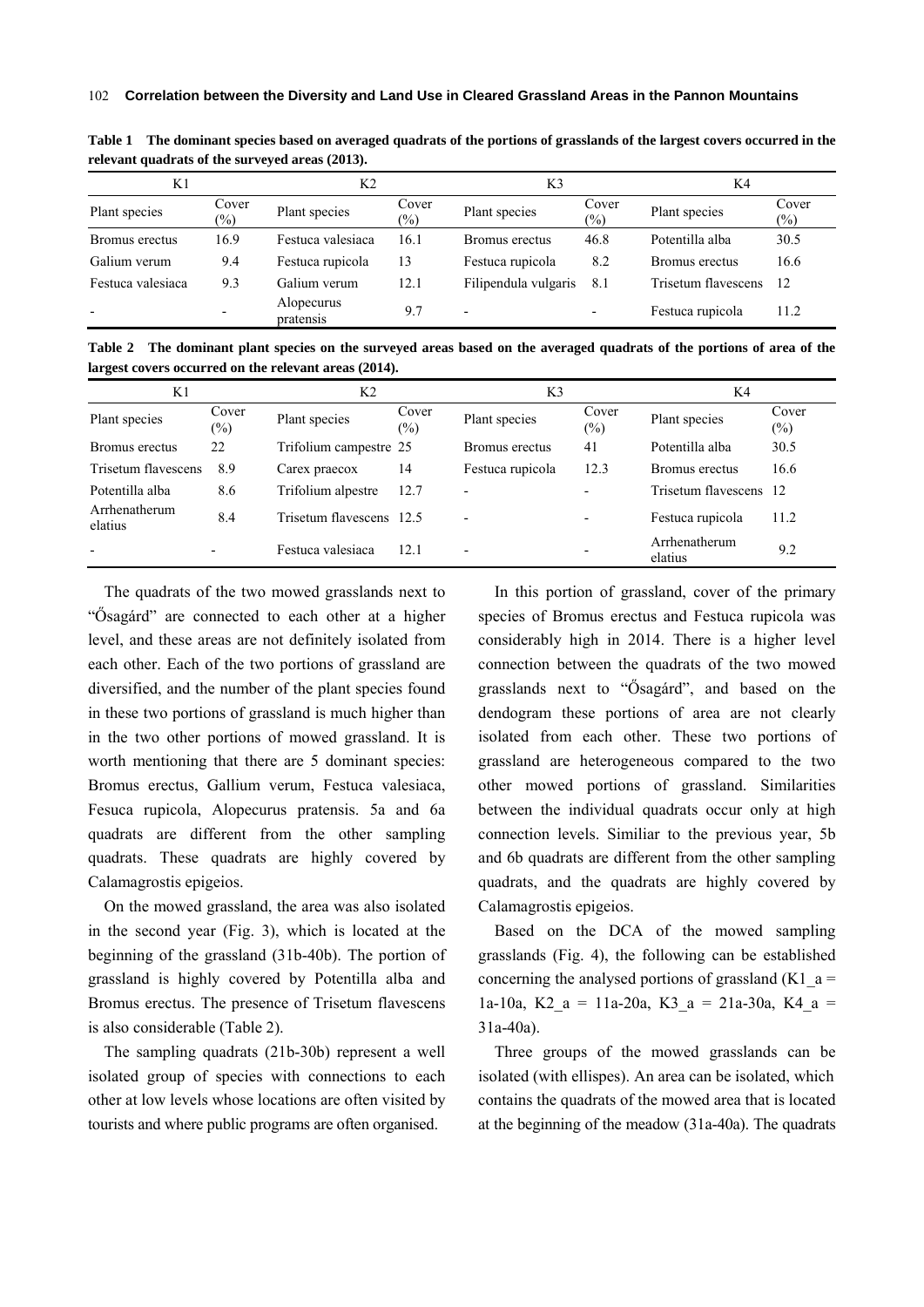



Legend: 1-10 wetter mowed meadow in the direction of Ősagárd; 11-20 dryer mowed meadow in the direction of Ősagárd; 21-30 mowed and tourist visited meadow 31-40 mowed meadow, which used to be forest; b: 2014.

of the mowed grassland shown in the figure as effected by tourism also form an isolated group including all quadrats of the portion of the grassland (21a-30a). The third ellipse consists of the two mowed grasslands next to Ősagárd, which two portions of grassland are not clearly isolated from each other  $(K1_a, K2_a)$ . These two areas are more heterogeneous than the other two mowed grasslands. The 3 quadrats of area K1 $\alpha$  a (5a, 6a, 10a) are found outside the isolated areas, and deviate considerably from those areas.

Based on the ordination analysis, some species of the mowed grasslands next to Ősagárd (K1\_a, K2\_a), which characterize the isolated area are the following:

Bromus inermis, Carex praecox, Betonica officinalis, Trifolium campestre, Moenchia mantica, Cruciata laevipes, Arrhenatherum elatius, Dactylis glomerata, Knautia arvensis, Helictotrichon pubescens, Vicia cracca, Lathyrus pratensis, Vicia hirsuta, Poa angustifolia, Festuca valesiaca.

Some species of the mowed grasslands located at the beginning of the meadow  $(K4\ a)$ , which characterize the isolated area: Potentilla alba, Trifolium montanum, Rhinanthus minor, Plantago lanceolata, Briza media, Salvia nemorosa, Leontodon hispidus.

The species isolated in the mowed grassland (K3\_a) effected by tourism are not shown in the DCA. In accordance with the DCA, the presence of Calamagrostis epigeios promotes the isolation of the quadrats 5a, 6a, while the presence of Brachypodium pinnatum promotes the isolation of the quadrat 10a.

Based on the DCA of the mowed grasslands with samplings in 2014 (Fig. 5), the following is established concerning the analysed portions of grassland (K1  $b = 1b-10b$ , K2  $b = 11b-20b$ , K3  $b =$ 21b-30b, K4  $b = 31b-40b$ ).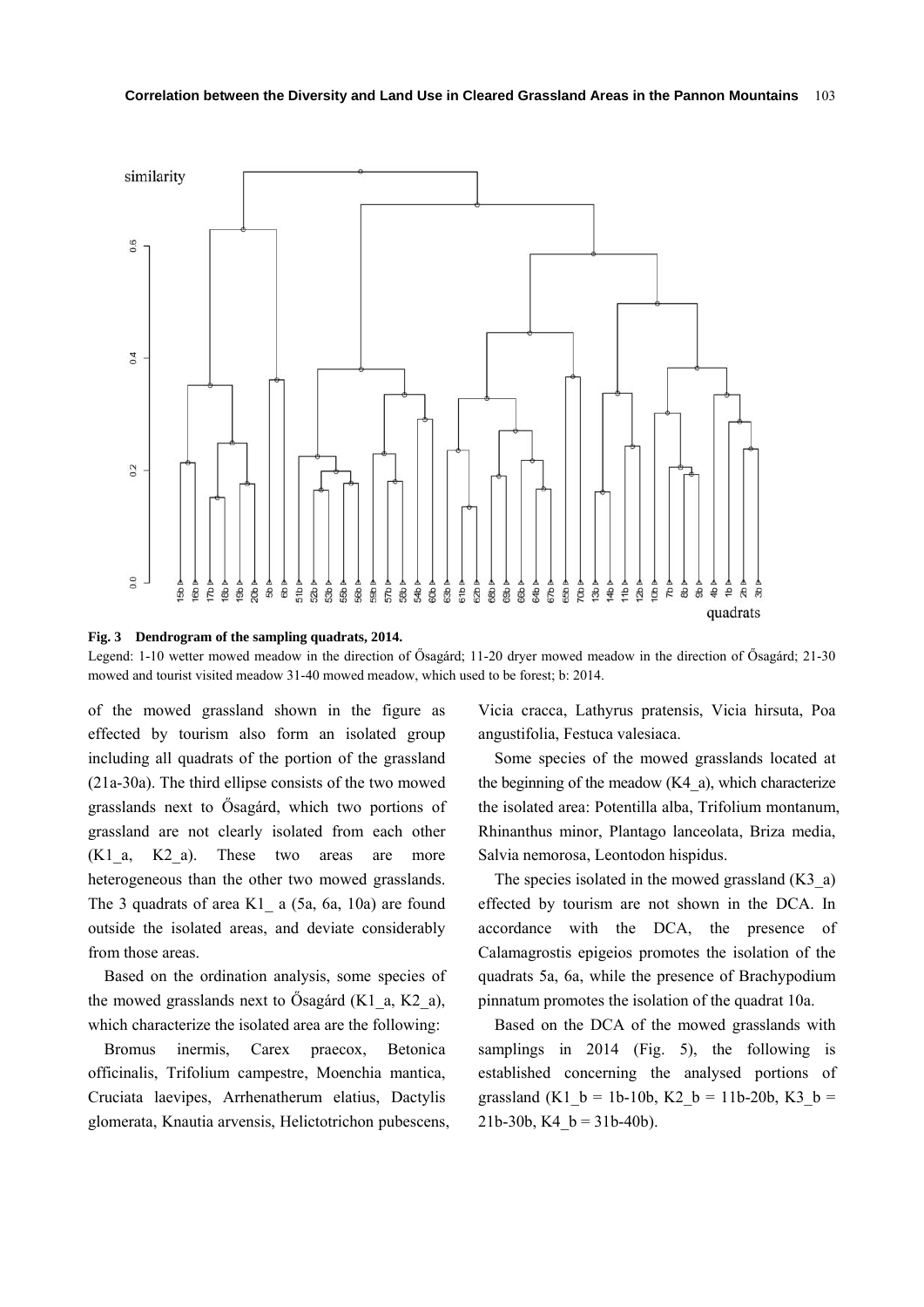

#### **Fig. 4 Results of the DCA of mowed grasslands in 2013**

Legend: Ac co: Achillea collina, Al pr: Alopecurus pratensis, Ar el: Arrhenatherum elatius, Be of: Betonica officinalis, Br pi: Brachypodium pinnatum, Br me: Briza media, Br er: Bromus erectus, Br in: Bromus inermis, Ca ep: Calamagrostis epigeios, Ca ca: Carex caryophyllea, Ca pr: Carex praecox, Ce sc sc: Centaurea scabiosa subsp. scabiosa, Ce br: Cerastium brachypetalum, Co au: Colchicum autumnale, Cr la: Cruciata laevipes, Da gl: Dactylis glomerata, Di po: Dianthus pontederae, Fe ru: Festuca rupicola, Fe va: Festuca valesiaca, Fi vu: Filipendula vulgaris, Fr ve: Fragaria vesca, Ga ve: Galium verum, He pu: Helictotrichon pubescens, Kn ar: Knautia arvensis, La pr: Lathyrus pratensis, Le hi: Leontodon hispidus, Lo co: Lotus corniculatus, Lu ca: Luzula campestris, Ly vi: Lychnis viscaria, Mo ma: Moenchia mantica, My st: Myosotis stricta, Or um: Ornithogalum umbellatum, Pi sa: Pimpinella saxifraga, Pl la: Plantago lanceolata, Pl me: Plantago media, Po an: Poa angustifolia, Po al: Potentilla alba, Pr ve: Primula veris, Pu mo: Pulmonaria mollissima, Ra ac: Ranunculus acris, Ra po: Ranunculus polyanthemos, Rh mi: Rhinanthus minor, Ru ac: Rumex acetosa, Sa ne: Salvia nemorosa, Sa pr: Salvia pratensis, Sa bu: Saxifraga bulbifera, Se an: Seseli annuum, Ta of: Taraxacum officinale, Th li: Thesium linophyllon, Tr or: Tragopogon orientalis, Tr ca: Trifolium campestre, Tr mo: Trifolium montanum, Tr fl: Trisetum flavescens, Ve ch: Veronica chamaedrys, Vi cr: Vicia cracca, Vi hi: Vicia hirsuta, Vi te: Vicia tenuifolia, Vi hir: Viola hirta, Vi od: Viola odorata

K1\_a: 1-10 wetter mowed meadow in the direction of Ősagárd; K2\_a: 11-20 dryer mowed meadow in the direction of Ősagárd; K3\_a 21-30 mowed and tourist visited meadow; K4\_a: 31-40 mowed meadow, which used to be forest, a: 2013

Four groups of the mowed grassland can be isolated (with irregular forms), however, this isolation is not entirely clear as minimum 1-2 quadrats occur in an other isolated group in which they were not expected. An area can be isolated, where the quadrats of the mowed area located at the beginning of the meadow are found (31b-40b). The figure shows that the quadrats of the mowed grassland effected by tourism also form a separate group, which includes the quadrats 21b-28b of the portion. The third group consists of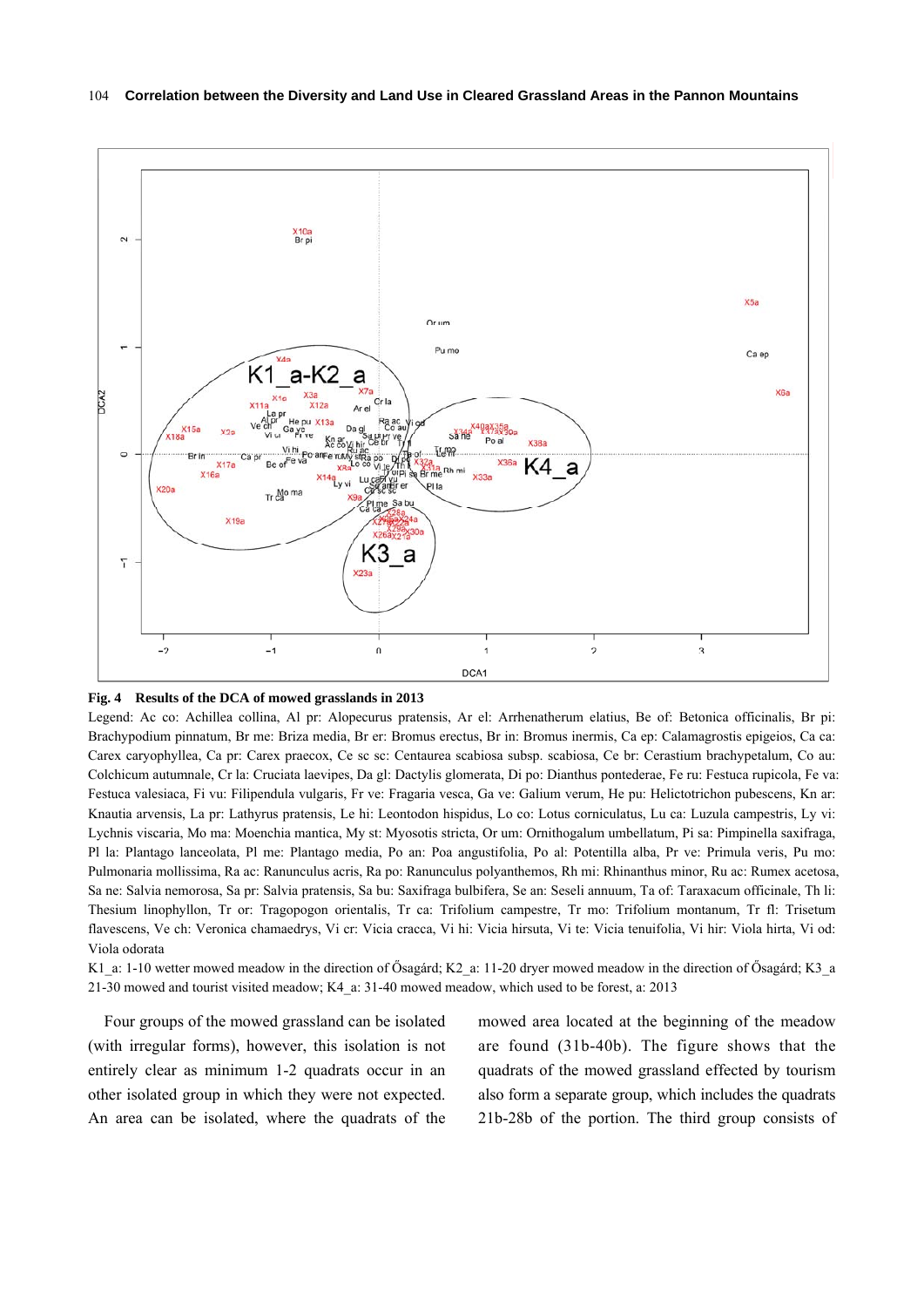



Legend: Ac co: Achillea collina, Ag ca: Agrostis capillaris, Ag st: Agrostis stolonifera, Al pr: Alopecurus pratensis, Ar el: Arrhenatherum elatius, Be of: Betonica officinalis, Br er: Bromus erectus, Ca ep: Calamagrostis epigeios, Ca pr: Carex praecox, Ce ja: Centaurea jacea, Ce ja an: Centaurea jacea subsp. angustifolia, Ce sc sc: Centaurea scabiosa subsp. scabiosa, Ce br: Cerastium brachypetalum, Cr la: Cruciata laevipes, Di po: Dianthus pontederae, El re: Elymus repens, Fe rub: Festuca rubra, Fe ru: Festuca rupicola, Fe va: Festuca valesiaca, Fi vu: Filipendula vulgaris, La pr: Lathyrus pratensis, Le hi: Leontodon hispidus, Lo co: Lotus corniculatus, Lu ca: Luzula campestris, Mo ma: Moenchia mantica, My st: Myosotis stricta, Pl la: Plantago lanceolata, Pl me: Plantago media, Po al: Potentilla alba, Ra ac: Ranunculus acris, Ra po: Ranunculus polyanthemos, Rh mi: Rhinanthus minor, Ru ac: Rumex acetosa, Sa pr: Salvia pratensis, Sa bu: Saxifraga bulbifera, Se an: Seseli annuum, Ta of: Taraxacum officinale, Th li: Thesium linophyllon, Tr al: Trifolium alpestre, Tr ca: Trifolium campestre, Tr mo: Trifolium montanum, Tr pr: Trifolium pratense, Tr fl: Trisetum flavescens, Ve ar: Veronica arvensis, Ve ch: Veronica chamaedrys, Vi an: Vicia angustifolia

K1 b: 1-10 wetter mowed meadow in the direction of Ősagárd; K2 b: 11-20 dryer mowed meadow in the direction of Ősagárd; K3\_b 21-30 mowed and tourist visited meadow; K4\_b: 31-40 mowed meadow, which used to be forest, b: 2014

the mowed grassland far from Ősagárd, which includes all quadrats of the portion (11b-20b). The fourth portion (1a-4a, 7a-10a) consists of the quadrats of the mowed area next to Ősagárd. Two quadrats of this area (5b, 6b) are found outside the isolated groups and deviate considerably from those.

Based on the ordination analysis, some species of the mowed grasslands far from Ősagárd which

characterize the isolated area are the following  $(K2 b)$ : Alopecurus pratensis, Carex praecox, Elymus repens, Trifolium campestre. The species that characterizes the mowed grassland next to Ősagárd is the Lathyrus pratensis.

On the grassland effected by tourism  $(K3\ b)$ , there are more extensive covers of Agrostis stolonifera, Plantago lanceolata, Thesium linophyllon, Centaurea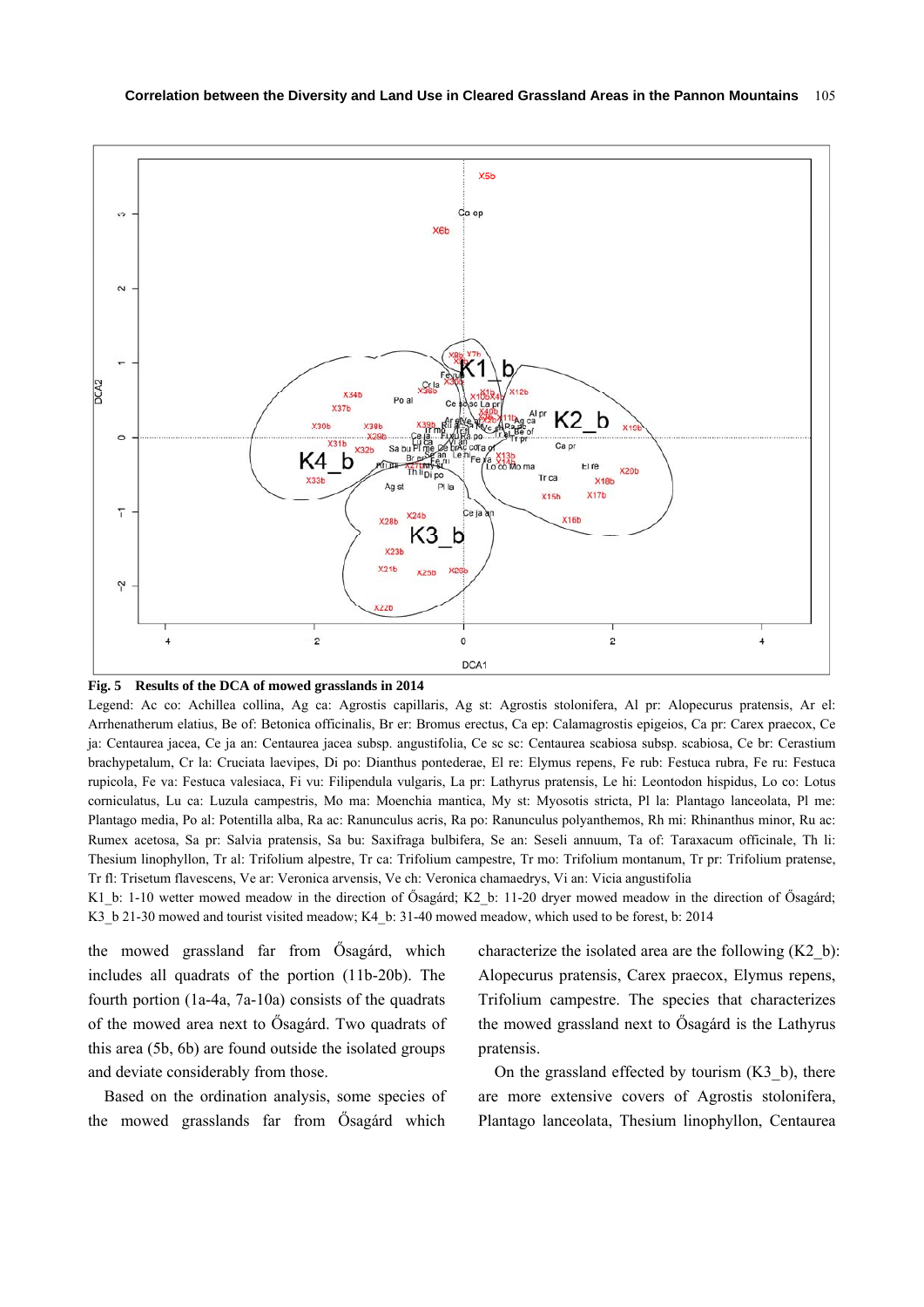jacea subsp. angustifolia. In the mowed grassland located at the beginning of the meadow (K4\_b), the following species occur at higher rates: Potentilla alba, Trifolium montanum, Saxifraga bulbifera, Rhinanthus minor, Plantago media, Luzula campestris, Festuca pratensis. In accordance with the DCA, the isolation of quadrats 5b and 6b is caused by Calamagrostis epigeios.

We defined the amount of rainfall for the area with interpolation based on the National Weather Service' database, taking into account the measurements of the nearest rain gauge stations. The precipitation difference of the two surveyed years can be seen in the figure below (Fig. 6). The figure clearly shows that the increase of precipitation in 2014, in the growing season is significant.

The second year was much rainier, thus the diversity was considerably increased in all surveyed areas. The Shannon's diversity record on areas effected by tourism is the lowest as an avarage in both years of the survey, while the diversity of the area located at the beginning of the meadow functioning as forest area for a long time hardly differs from the diversity of the other two mowed areas (Figs. 7 and 8).

Based on the analysis of humidity preferences it is evident that in the rainier year in the portion of the wetter mowed grassland next to Ősagárd more species were categorized as moderately dry or moderately moist, and in the portion of the dryer mowed grassland far from Ősagárd were more species categorized as dry. These two areas had miner deviation in the rainier year. In the year with less rain, the portion of grassland effected meaningfully by tourism has very similar characteristics to the portion of grassland located at the beginning of the meadow. In 2014, these two portions of grassland differed considerably from each other: while a great number of species with higher humidity preference occurred at the beginning of the meadow, the number of species categorized as moderately dry highly increased on the area effected meaningfully by tourism (Figs. 9 and 10).



**Fig. 6 Precipitation difference of the surveyed years.**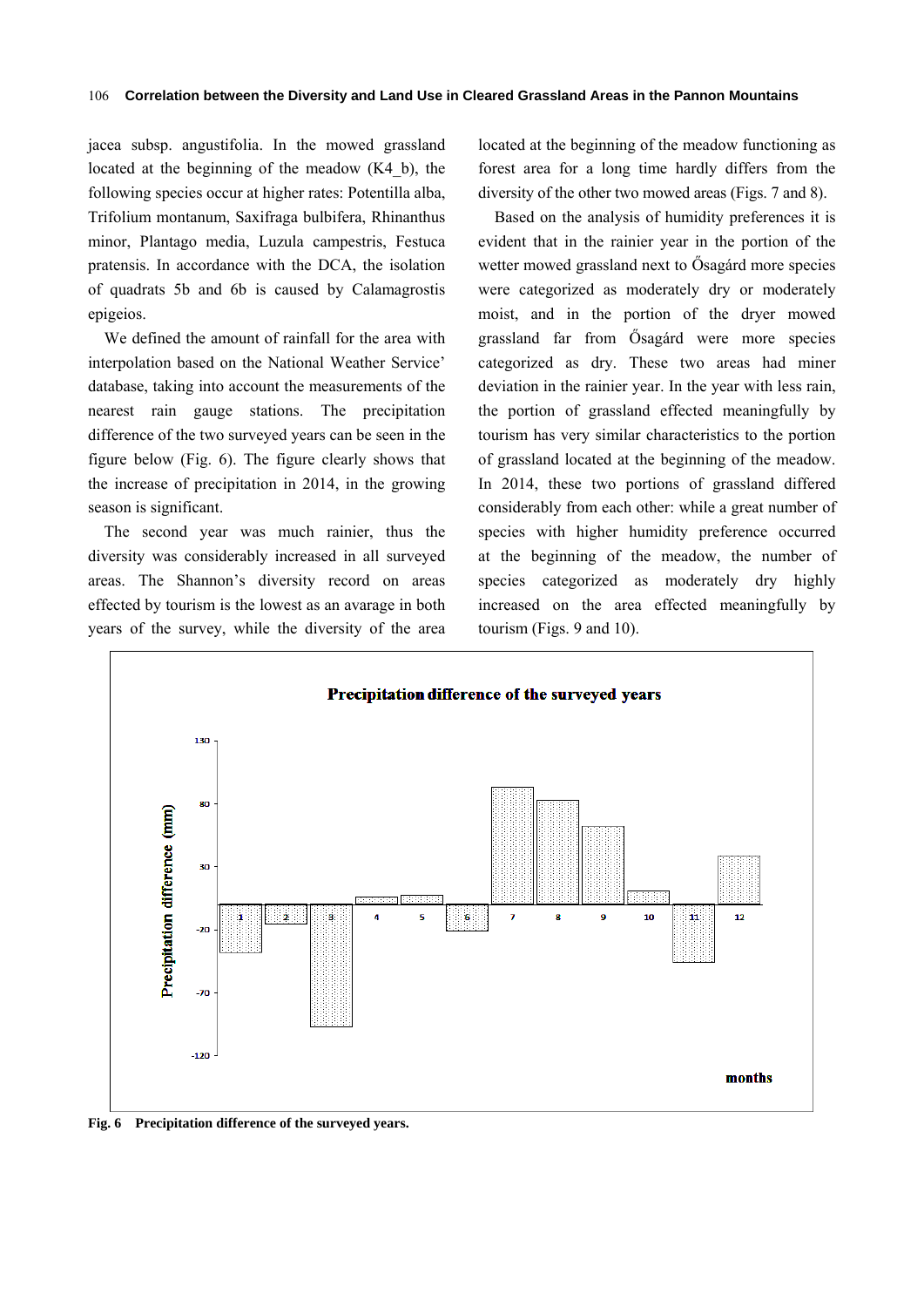

**Fig. 7 Diversity of the surveyed areas, 2013.** 



**Fig. 8 Diversity of the surveyed areas, 2014.**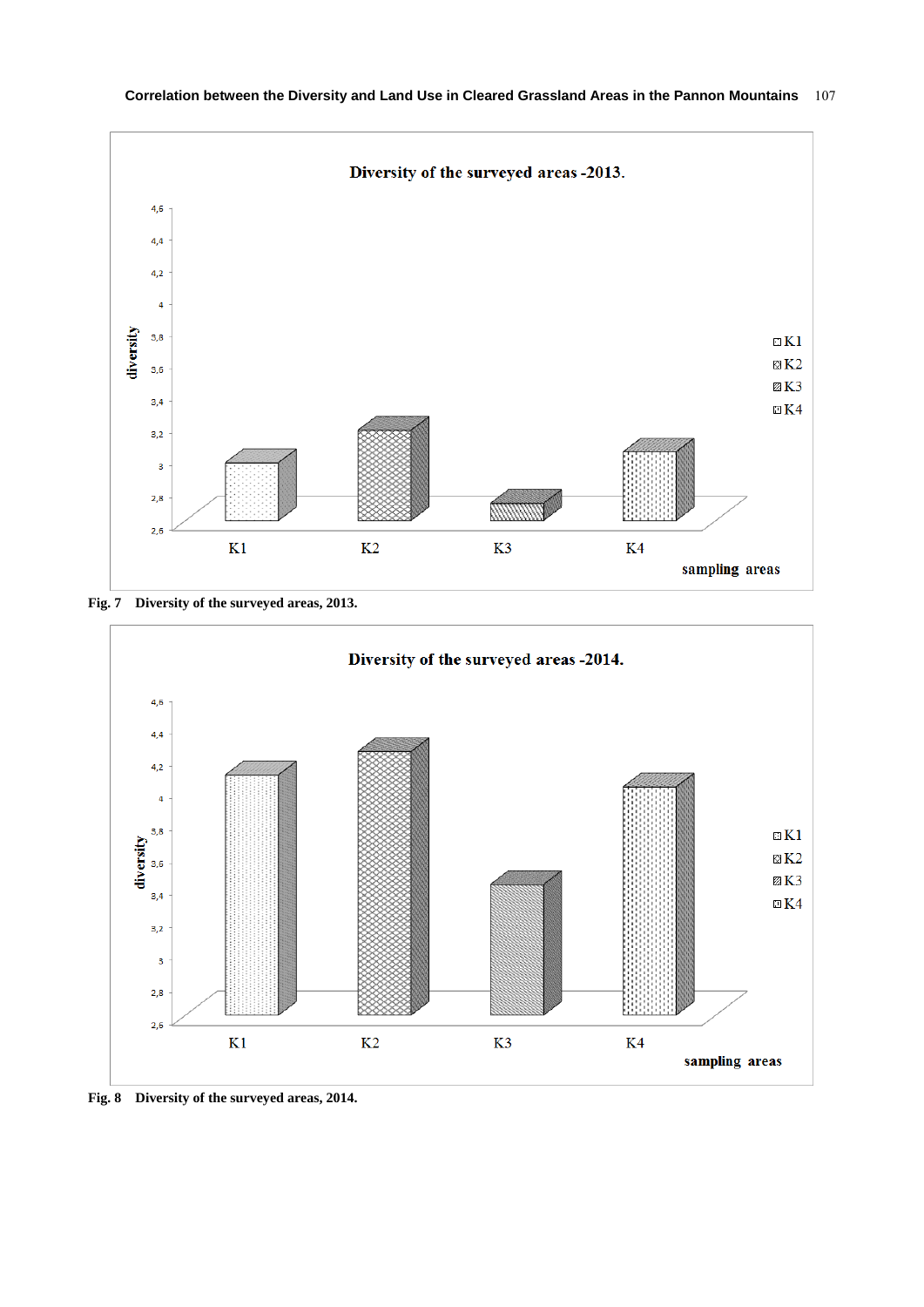

**Correlation between the Diversity and Land Use in Cleared Grassland Areas in the Pannon Mountains**  108

**Fig. 9 Humidity preference of the plant species, 2013.** 



**Fig. 10 Humidity preference of the plant species, 2014.**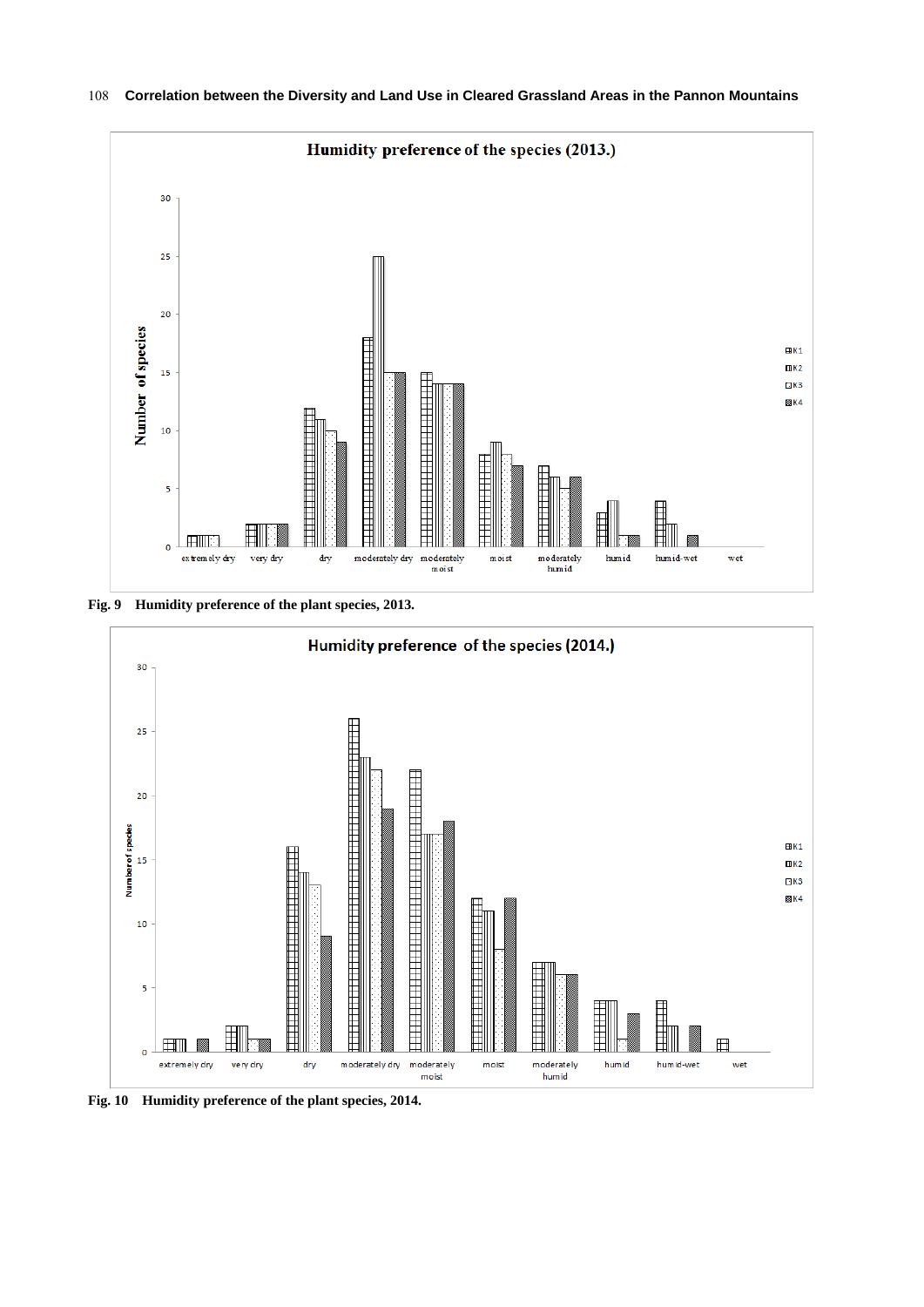#### **4. Conclusions**

From a nature conservation point of view, it is favourable that the number of species of Potentilla alba occurring in the area is high. It is a special plant species with low stress resistance [40]. However, due to tourism, it occurs even less in the area and instead, Bromus erectus becomes dominant. It might be also due to tourism that Bromus erectus not only displaces previous species, but also achieves a less dominant cover of species. The plant species whose covers are more extensive in areas not effected by tourism, for example Alopecurus pratensis, Galium verum, Carex praecox, Trisetum flavescens—occur less frequently in areas effected by tourism. The species reacts first to the changed conditions not with disappearence but with a the change in relation to dominance, as has been already supported by other survey [41].

The ordination analysis shows that the composition of species considerably differs with the portions of land cultivated in different ways. In the portion of grassland effected by tourism, the number of species characterising the individual area is low, which is more characteristic in years with less rain, when the diversity of species is reduced. The change of the cover values affects not only the occurrance of the dominant species but of the species with less cover. The decrease of diversity, the change of plantcover, the decrease of number of sensitive species as a result of tourism are registered all over the world [42, 43].

The Shannon's diversity records show that due to human presence and trampling the diversity of the species is reduced. The diversity of species is considerably low in years with less rain. In years with more rain the diversity of species is considerably higher, however, the difference in diversity between the surveyed areas is much increased. All these examples draw attention to the important role of environmental factors alongside the human factors [44]. The water reserve also influences the productivity of grasslands and water has primary

importance in the structure of plant communities [45].

According to the survey, on the two areas not effected by tourism, in the rainier year the difference between the humidity preference of the plant species occurred on the dry areas and on the less dry areas became similar. In the rainier year, the differences increased between two portions of grassland with similar humidity preferences but different land use. On areas not effected by tourism, there were more species with higher humidity preferences occurred in rainier year, however, this tendency could not be observed in the rainier year on areas effected by tourism. The areas effected by tourism may react less flexibly to the change in rain conditions.

It can be said based on our analysis, that the surveyed semi-dry grasslands in the Pannon mountains are extremely rich in species and therefore proper grassland management plans should be drawn up. To preserve grasslands of high natural value, the impacts of the environmental factors should also be considered in addition to becoming acquainted with the history and present conditions of the landscape use [36, 46-50].

#### **References**

- [1] Luick, R. 1998. "Ecological and Socio-Economic Implications of Livestock-Keeping Systems on Extensive Grasslands in South-Western Germany." *Journal of Applied Ecolog*y 35: 979-82.
- [2] Zervas, G. 1998. "Quantifying and Optimizing Grazing Regimes in Greek Mountain Systems." *Journal of Applied Ecology* 35: 983-6.
- [3] Dullinger, S., Dirnböck, T., and Grabherr, G. 2003. "Patterns of Shrub Invasion into High Mountain Grasslands of the Northern Calcareous Alps, Austria." *Arctic, Antarctic, and Alpine Research* 35 (4): 434-41.
- [4] Sebastià, M. T., de Bello, F., Puig, L., and Taull, M. 2008. "Grazing as a Factor Structuring Grasslands in the Pyrenees. " *Applied Vegetation Scienc*e 11: 215-22.
- [5] Penksza, K., Szentes, S., Loksa, G., Dannhauser, C., and Házi, J., 2010. "A legeltetés hatása a gyepekre és természetvédelmi vonatkozásai a Tapolcai- és a Káli-medencében." (Effects of Grazing on Grassland, and Nature Conservation Aspects in the Tapolcai and Káli basins.) *Természetvédelmi Közlemények* 16: 25-49.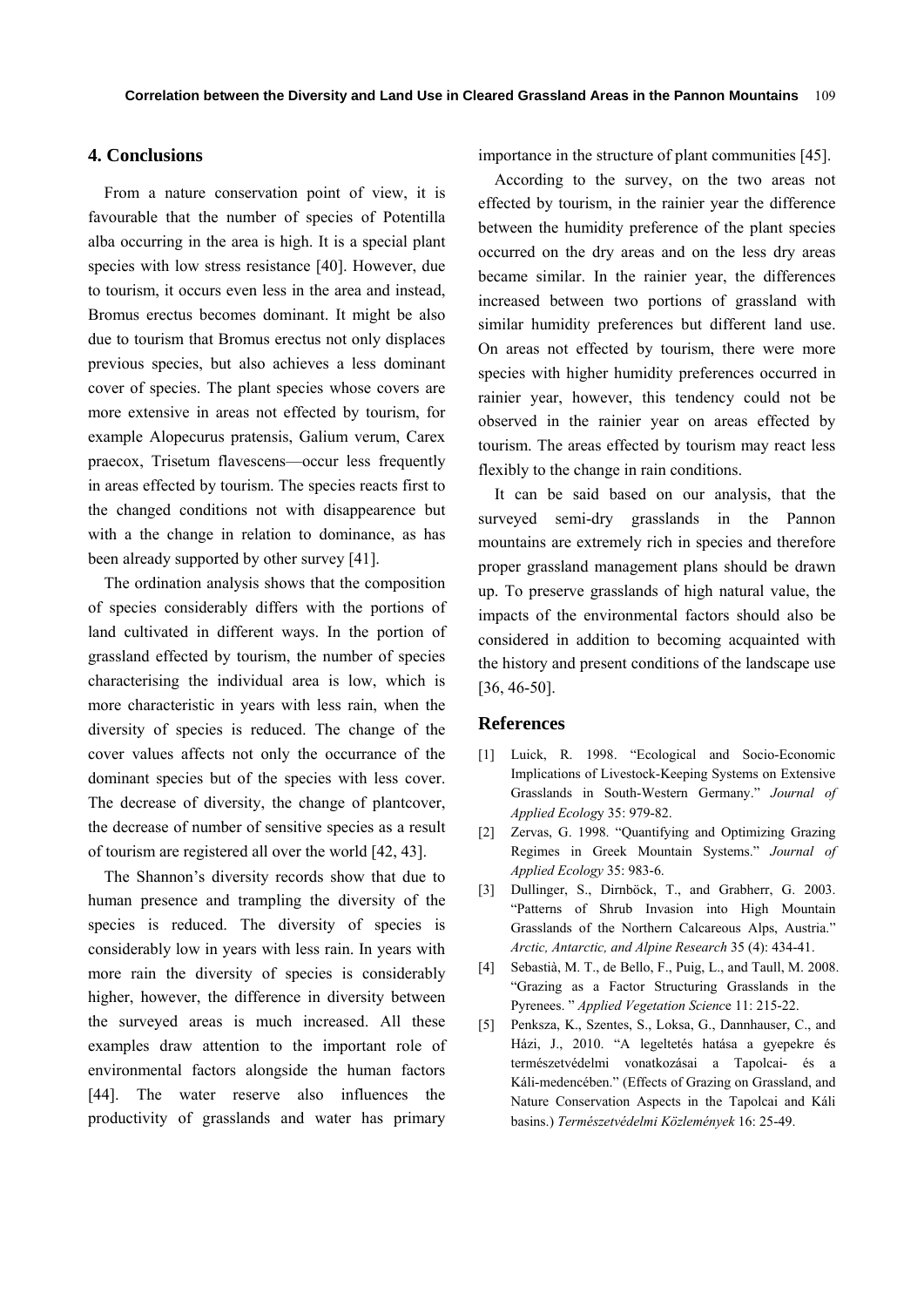#### **Correlation between the Diversity and Land Use in Cleared Grassland Areas in the Pannon Mountains**  110

- [6] Penksza K., Házi J., Tóth A., Wichmann B., Pajor F., Gyuricza Cs., Póti P., Szentes Sz. 2013. "Eltérő hasznosítású szürkemarha legelő szezonális táplálóanyag tartalom alakulás, fajdiverzitás változása és ennek hatása a biomassza mennyiségére és összetételére nedves pannon gyepekben." (Cut Moving and Grazing Effects With Grey Cattle on Plant Species Composition in Case of Pannon Wet Grasslands.) *Növénytermelés* 62 (1): 73-94.
- [7] Házi J., Bartha S., Szentes Sz., Wichmann B., and Penksza, K. 2011. "Seminatural Grassland Management by Mowing of Calamagrostis Epigejos in Hungary." *Plant Biosystems* 145: 699-707.
- [8] Házi, J., Penksza, K., Bartha, S., Hufnagel, L., Tóth, A., Gyuricza, Cs., Szentes, Sz. 2012. "Cut Mowing and Grazing Effects With Grey Cattle on Plant Species Composition in Case of Pannon Wet Grasslands." *Applied Ecology and Enviromental Research* 10: 223-31.
- [9] Szentes, Sz., Dannhauser, C., Coetzee, R., and Penksza, K, 2011. "Biomass Productivity, Nutrition Content and Botanical Investigation of Hungarian Grey Cattle Pasture in Tapolca Basin." *AWETH* 7 (2): 180-98.
- [10] Szentes, Sz., Dannhauser, C., Coetzee, R., Penksza, K. 2011. "Biomass Productivity, Nutrition Content and Botanical Investigation of Hungarian Grey cattle Pasture in Tapolca Basin." *AWETH* 7 (2): 180-98.
- [11] Zimmermann, Z., Szabó, G., Bartha, S., Szentes, Sz., and Penksza, K. 2011. "Juhlegeltetés hatásainak természetvédelmi célú vizsgálata legelt és művelésből kivont gyepek növényzetére. (Review of the Effects of Sheep Pasturing on Grazed and Arable Lands from Nature Conservation Aspect.)" *AWETH* 7 (3): 234-62.
- [12] Nagy G. 2008. "A gyephasználati lehetőségek sokoldalúsága. [Diverse Use of Grassland.]" *Gyepgazdálkodási Közlemények* 6: 5-7.
- [13] Kenéz, Á., Szemán, L., Szabó, M., Saláta, D., Malatinszki, Á., Penksza, K., and Breuer, L. 2007. "Természetvédelmi célú gyephasznosítási terv a pénzesgyőr-hárskúti hagyásfás legelő élőhely védelmére. (Pasture Management Plan Aiming Nature Conservation for the Portection of the Wooded Pasture between Pénzesgyőr and Hárskút.)" *Tájökológiai Lapok* 5: 35-41.
- [14] Habel, J. C., Dengler, J., Janišova, M., Török, P., Wellstein, C., Wiezik, M. 2013. "European Grassland Ecosystems: Threatened Hotspots of Biodiversity." *Biodiversity and Conservation* 22: 2131-8.
- [15] Houghton, J., Ding, Y., Griggs, D. J., Noguer, M., Van Der Linden, P. J., Dai, X., Maskell, K., and Johnson, C. A. (eds). 2001. *Climate Change 2001: The Scientific Basis.* Cambridge, UK: Cambridge University Press.
- [16] Drewitt, A. L. 2007. "Birds and Recreational Disturbance." *Ibis* 149: 1-2.
- [17] Kaligarič, M., Culiberg, M., and Kramberger, B. 2006. "Recent Vegetation History of the North Adriatic Grasslands: Expansion and Decay O Fan Antropogenic Habitat." *Folia Geobotanica* 41: 241-58.
- [18] Penksza, K., Tasi, J., Szentes, Sz., Centeri, Cs. 2008. "Természetvédelmi célú botanikai, takarmányozástani és talajtani vizsgálatok a Tapolcai és Káli-medence szürkemarha és bivaly legelőin. [Botanical, Fodder and Soil Investigations Aiming at the Conservation of Nature on the Grey Cattle Pastures of Tapolcai And KÁLi Basins. Publications of Grassland Management.]" *Gyepgazdálkodási Közlemények* 6: 47-53.
- [19] Török, P., Kelemen, A., Valkó, O., Deák, B., Lukács, B., and Tóthmérész, B. 2011. "Lucerne dominated fields recover naitve grass diversity without intensive management actions." *Journal of Applied Ecology* 48: 257-264.
- [20] Szentes, Sz., Tasi, J., Wichmann, B., and Penksza, K. 2009. Botanikai és gyepgazdálkodási vizsgálatok 2008. évi eredményei a badacsonytördemici szürkemarha legelőn. [The Results of Bothanial and Grassland Management Analyses as of 2008 on the Gey Cattle Pasture in Badacsonytördemic.]" *Gyepgazdálkodási Közlemények* 7: 73-8.
- [21] Valkó, O., Török, P., Matus, G., and Tóthmérész, B. 2012. "Is Regular Mowing the Most Appropriate and Cost-Effective Management Maintaining Diversity and Biomass of Target Forbs in Mountain Hay Meadows?" *Flora* 207 (4): 303-9.
- [22] Kelemen, A., Török, P., Valkó, O., Deák, B., Miglécz, T., Tóth, K., Ölvedi, T., and Tóthmérész, B. 2014. "Sustaining Recovered Grasslands in not Likely without Proper Management:Vegetation Changes and Large-Scale Evidences after Cessation of Mowing." *Biodiversity & Conservation.* 23: 741-51.
- [23] Whittaker, R. H., and Levin, S. A. 1977. "The Role of Mosaic Phenomena in Natural Communities." *Theoretical Populaion Biology* 12: 117-39.
- [24] Besnyői, V., Szerdahelyi, T., Bartha, S., and Penksza, K. 2012. "Kaszálás felhagyásának kezdeti hatása nyugat-magyarországi üde gyepek fajkompozíciójára. [The initial effects of the abandoning of haymaking on the composition of species of the green grasslands in Western Hungary.]" *Gyepgazdálkodási Közlemények* 10 (1-2): 13-20.
- [25] Penksza, K., Tasi, J., Szabó, G., Zimmermann, Z., and Szentes, Sz. 2009. "Természetvédelmi célú botanikai és takarmányozástani vizsgálatok adatai Káli-medencei juhlegelőhöz. [Data of botanical and fodder investigations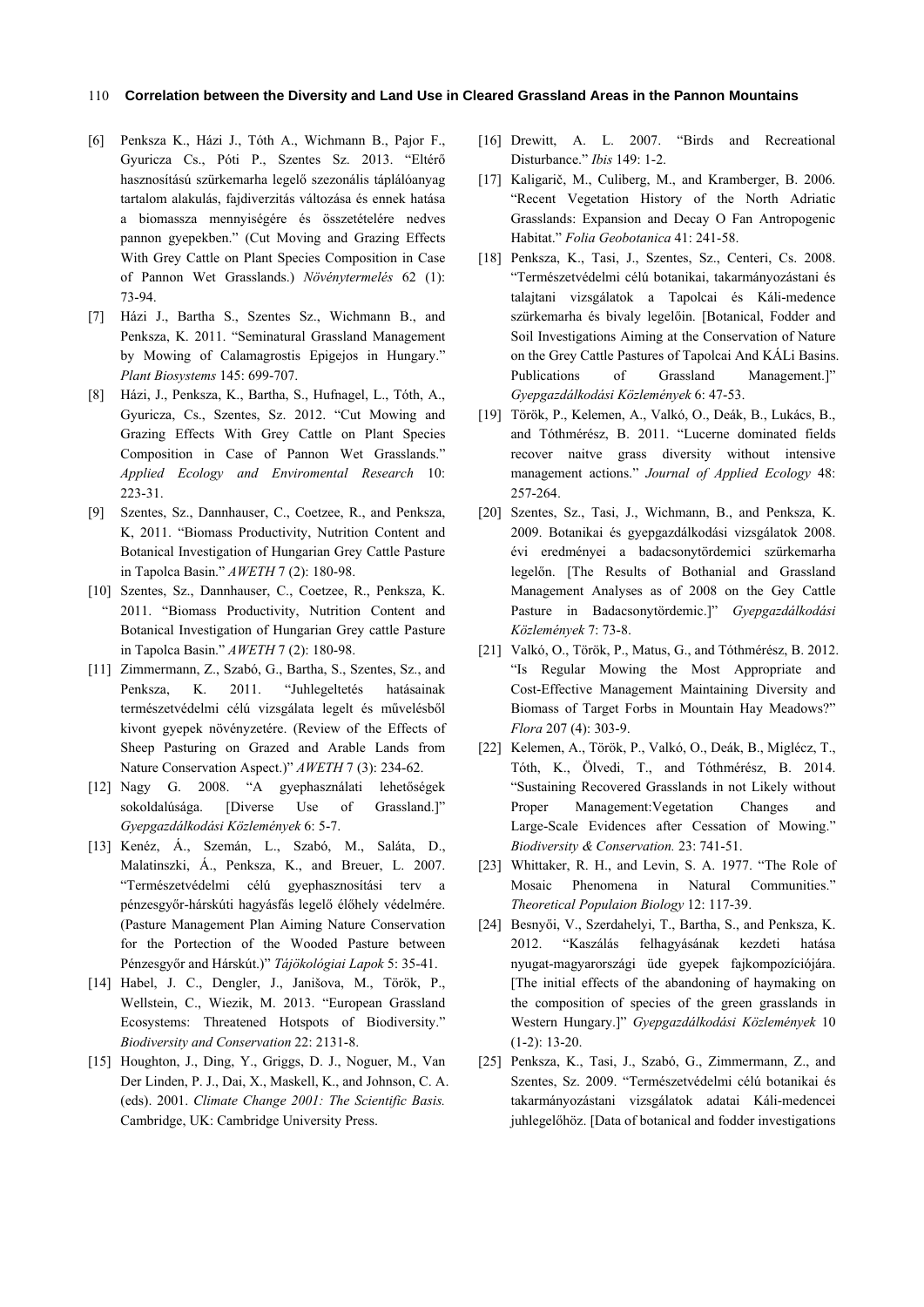aiming at nature conservation for the sheep pastures of the Káli basin.] " *Gyepgazdálkodási Közlemények* 7: 51-58.

- [26] Penksza, K., Szentes Sz., Centeri Cs., and Tasi, J. 2009. "Juhlegelő természetvédelmi célú botanikai, takarmányozástani és talajtani vizsgálata a Káli-medencében [Botanical, Fodder and Soil Investigations Aiming at Nature Conservation of Sheep Pastures in the Káli basin] *I. Animal Welfare, Etológia És Tartástechnológia* 5 (1): 49-62.
- [27] Penksza, K., Szentes, Sz., Házi, J., Tasi, J., Bartha, S., and Malatinszky, Á. 2009. "Grassland Management and Nature Conservation in Natural Grasslands of the Balaton Uplands National Park, Hungary. Grassland Science in Europe. Alternative Function of Grassland." In *International Occasional Symposium European Grassland Federatio*n. Brno Czech Republik 7-9. September 2009, pp. 512-5.
- [28] Stroh M., Storm C., Zehm A., Schwabe A. 2002. "Restorative Grazing as A Tool for Directed Succession with Diaspore Inoculation: The Model of Sand Ecosystems." *Phytocoenologia* 32: 595-625.
- [29] Szabó, G., Zimmermann, Z., Szentes, Sz., Sutyinszki, Zs., and Penksza, K. 2010/11. "Természetvédelmi és gyepgazdálkodási vizsgálatok a Dinnyési-fertő gyepeiben. [Nature Conservation and Grassland Management Surveys on the Grasslands of Dinnyési-fertő.]" *Gyepgazdálkodási Közlemények* 8 (2): 31-38.
- [30] Bissels S., Donath T. W., Hölzel N., Otte A. 2006. "Effects of different mowing regimes on seedling recruitment in alluvial grasslands." *Basic and Applied Ecology* 7: 433-42.
- [31] Deák B., Valkó O., Schmotzer A., Kapocsi I., Tóthmérész B., and Török P. 2012. "Gyepek égetésének természetvédelmi megítélése—probléma vagy gyepkezelési alternatíva? [Judging Grassland Firing from Nature Conservation Aspect—Problem or Grassland Management Alternative?]" *Tájökológiai Lapok* 10 (2): 287-303.
- [32] Kleijn, D., and Sutherland, W. J. 2003. "How Effective are European Agri-Environment Schemes in Conserving and Promoting Biodiversity?" *Journal of Applied Ecology* 40: 947-69.
- [33] Dövényi Z. (ed) 2010. "Magyarország kistájainak katasztere. [Cadastre of the Small Regions of Hungary.]" Budapest: MTA FKI.
- [34] Rév Sz., Marticsek J., and Fülöp Gy. 2008. "Természetvédelmi Szempontú Gyephasznosítás. [Grassland Utilisation from Nature Concervation Aspect]". Budapest: Duna-Ipoly Nemzeti Park Igazgatóság
- [35] Kertész Á. 1988. *A Dunakanyar-hegyvidék természeti környezetpotenciáljának mezőgazdasági és idegenforgalmi szempontú értékelése. [Evaluation of the Potential Environmental Improvement of the Mountains along Dunakanyar from agricultural and touristic aspects.]* Budapest: MTA Földrajztudományi Kutatóintézet.
- [36] Pintér B., Tímár G. (eds) 2010. "A Naszály természetrajza. [A natural history of Mt Naszály]" Budapest: Duna-Ipoly Nemzeti Park Igazgatóság
- [37] Király, G. (ed) 2009. *Új magyar füvészkönyv Magyarország hajtásos növényei Határozókulcsok [New Hungarian Herbal Invasive Plants in Hungary. Identificatin keys.]* Jósvafő: Aggteleki Nemzeti Park Igazgatóság.
- [38] Király, G., Virók V., Molnár V. A. (eds) 2011. "Új magyar füvészkönyv Magyarország hajtásos növényei Ábrák [New Hungarian Herbal Invasive plants in Hungary. Figures]" Jósvafő: Aggteleki Nemzeti Park Igazgatóság.
- [39] Borhidi A. 2003. *Magyarország növénytársulásai. [The phytocoenoses of Hungary].* Budapest: Akadémiai Kiadó.
- [40] Horváth F., Dobolyi Z. K., Morschhauser T., Lőkös L., Karas L., and Szerdahelyi, T. 1995. "Flóra adatbázis 1.2. Taxonlista és attribútum állomány. [Data Base of Flora 1.2. Taxonomy List and Attributes.]" MTA ÖBKI. Vácrátót.
- [41] Pavlů, L., Pavlů, V., Gaislera, J., Hejcman, M., and Mikulka, J. 2011. "Effect of Long-Term Cutting Versus Abandonment on the Vegetation of A Mountain Hay Meadow (Polygono-Trisetion) in Central Europe." *Flora* 206: 1020-9
- [42] Podani J. 1997. "Bevezetés a többváltozós biológiai adatfeltárás rejtelmeibe. [Introduction to the Exploration of Multivariate Biological Data.]" Budapest: Scientia Kiadó.
- [43] Le, C., Ikazaki, K., Kadono, A., and Kosaki. T. "Grassland Degradation Caused by Tourism Activities in Hulunbuir, Inner Mongolia, China. " *Earth and Environmental Science 18* (2014) 1-7.
- [44] Grabherr, G. 1982. "The Impact of Trampling by Tourists on A High Altitudinal Grassland in the Tyrolean Alps, Austria. " *Vegetatio* 48 (3): 209-17.
- [45] Stampfli, A. 1995. "Species Composition and Standing Crop Variation in An Unfertilized Meadow and Its Relationship to Climatic Variability During Six Years." *Folia Geobotanica Phytotaxonomic*a 30: 117-130
- [46] Barcsák Z. 1989. "Gyeptermesztés és hasznosítás." [Grass Cultivation and Utilization] Gödöllő: GATE
- [47] Bartholy, J., Pongrácz, R., Nagy, J., Pierczka, I., and Hufnagel, L. 2012. "Regional Climate Change Impacts